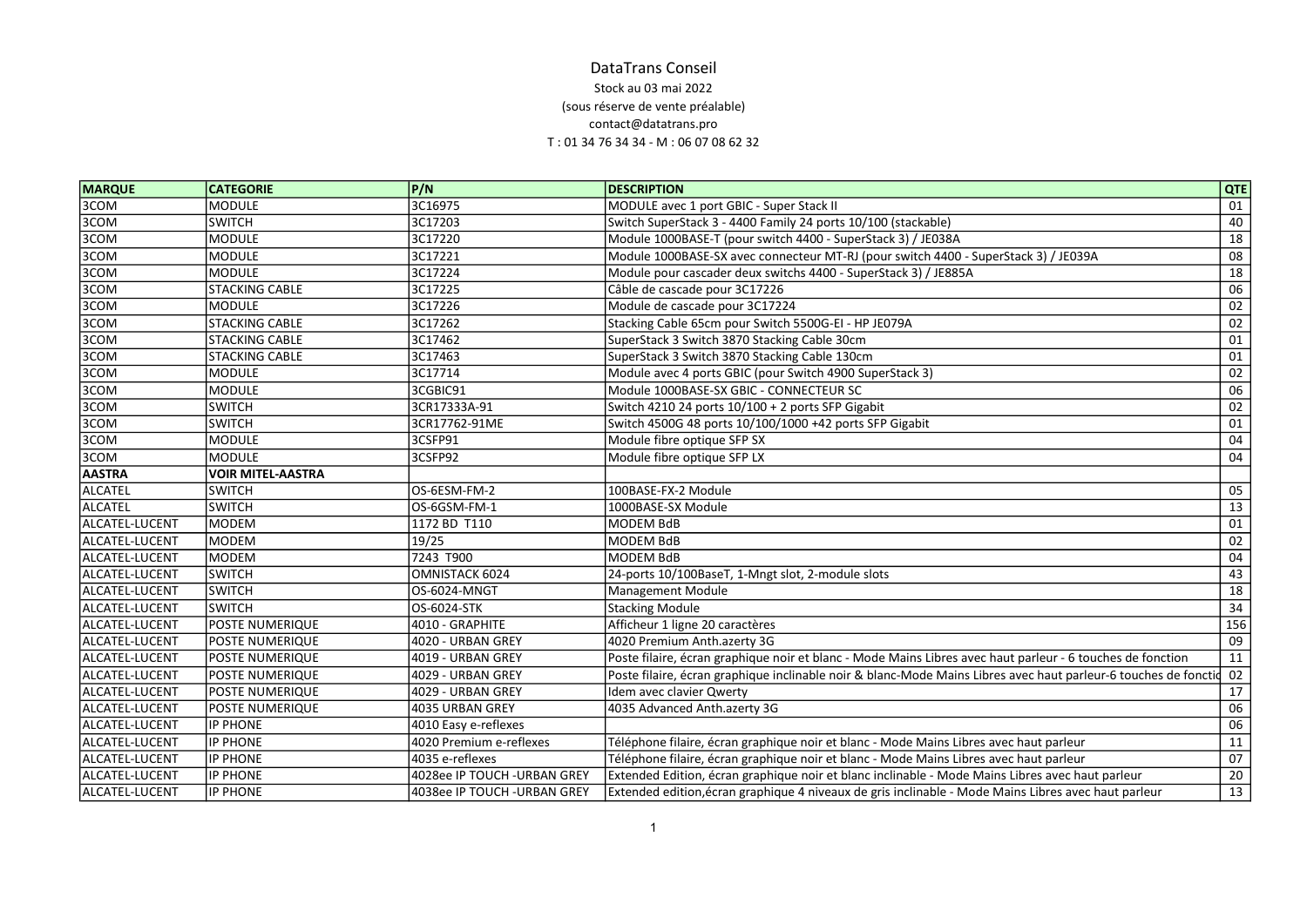| ALCATEL-LUCENT | <b>IP PHONE</b>           | 4068 IP TOUCH - URBAN GREY  | Téléphone filaire, écran graphique 4096 couleurs inclinable - Mode Mains Libres avec haut parleur          | 01  |
|----------------|---------------------------|-----------------------------|------------------------------------------------------------------------------------------------------------|-----|
| ALCATEL-LUCENT | <b>IP PHONE</b>           | 4068ee IP TOUCH -URBAN GREY | Extended Edition, écran graphique 4096 couleurs inclinable - Mode Mains Libres avec haut parleur           | 05  |
| ALCATEL-LUCENT | POSTE NUMERIQUE           | 8029 - PREMIUM DESKPHONE    | Poste filaire, écran graphique noir et blanc - Mode Mains Libres avec haut parleur - 4 touches de fonction | 04  |
| ALCATEL-LUCENT | <b>IP PHONE</b>           | 8028S - PREMIUM DESKPHONE   | Poste filaire IP, ultra fonctionnel - Mode Mains Libres avec haut parleur - 4 touches de fonction          | 12  |
| ALCATEL-LUCENT | <b>IP PHONE</b>           | 8038 -PREMIUM DESKPHONE     | Poste filaire IP, 10 touches directes, clavier azerty - Mode Mains Libres avec haut parleur                | 01  |
| ALCATEL-LUCENT | POSTE DECT                | 8118 Wlan Handset           | OmniTouch Mode: WH1-EABA/1A1                                                                               | 10  |
| ALCATEL-LUCENT | POSTE DECT                | 8232S DECT                  | Téléphone DECT professionnel et évolué - Autonomie : 20h en conversation / 160h en veille                  | 02  |
| ALCATEL-LUCENT | <b>COQUE</b>              | lCOQUE GEL 8232             | Coque gel en silicone avec clip pour 8232 & 8232S                                                          | 02  |
| ALCATEL-LUCENT | <b>MODULE D'EXTENSION</b> | MODULE 10 TOUCHES           | Module d'extension 10 toucles pour Alcatel 40x8 & 40x9 - livré avec pied & connecteur                      | 50  |
| ALLIED TELESIS | <b>SWITCH</b>             | AT-8000S/48-50              | Commutateur - Géré - 48 x 10/100 + 2 x SFP Gigabit                                                         | 02  |
| APPLE          | <b>iPHONE</b>             | <b>SE</b>                   | iPhone SE - 16GB Gold - Eco+                                                                               | 34  |
| <b>APPLE</b>   | <b>iPHONE</b>             | lse                         | iPhone SE 16GB - Gold Pink - Eco+                                                                          | 20  |
| <b>APPLE</b>   | <b>iPHONE</b>             | SE.                         | liPhone SE - 16GB Silver - Eco+                                                                            | 77  |
| <b>APPLE</b>   | <b>iPHONE</b>             | <b>SE</b>                   | liPhone SE - 64GB Gold - Eco+                                                                              | 43  |
| APPLE          | <b>iPHONE</b>             | lse                         | iPhone SE - 64GB Grey - Eco+                                                                               | 80  |
| <b>APPLE</b>   | <b>iPHONE</b>             | <b>SE</b>                   | iPhone SE - 64GB Silver - Eco+                                                                             | 55  |
| <b>APPLE</b>   | <b>iPHONE</b>             | 6s                          | iPhone 6s - 16GB Silver - Eco+                                                                             | 34  |
| APPLE          | <b>iPHONE</b>             | 6s                          | iPhone 6s - 32GB Grey - Eco+                                                                               | 57  |
| <b>APPLE</b>   | <b>iPHONE</b>             | 6s                          | iPhone 6s - 64GB Grey - Eco+                                                                               | 22  |
| APPLE          | <b>iPHONE</b>             |                             | liPhone 7 - 32GB Black - Eco+                                                                              | 534 |
| APPLE          | <b>iPHONE</b>             |                             | liPhone 7 - 32GB Gold - Eco+                                                                               | 86  |
| APPLE          | <b>iPHONE</b>             |                             | iPhone 7 - 32GB Gold Pink - Eco+                                                                           | 106 |
| <b>APPLE</b>   | <b>iPHONE</b>             |                             | iPhone 7 - 32GB Silver - Eco+                                                                              | 122 |
| <b>APPLE</b>   | <b>iPHONE</b>             |                             | iPhone 7 - 128GB Black - Eco+                                                                              | 129 |
| APPLE          | <b>iPHONE</b>             | 7Plus                       | liPhone 7 Plus - 32GB Black - Eco+                                                                         | 54  |
| APPLE          | <b>iPHONE</b>             | 7Plus                       | iPhone 7 Plus - 32GB Gold - Eco+                                                                           | 37  |
| ARUBA          | <b>BORNE WIFI</b>         | JX945A                      | Borne IAP-305                                                                                              | 02  |
| ARUBA          | <b>BORNE WIFI</b>         | <b>JW186A</b>               | Borne AP-325                                                                                               | 02  |
| ARUBA          | <b>BORNE WIFI</b>         | R2H28A                      | Borne AP-505                                                                                               | 01  |
| <b>ATTEL</b>   | <b>MODEM</b>              | MX96192                     | <b>MODEM VFAST</b>                                                                                         | 08  |
| <b>ATTEL</b>   | <b>MODEM</b>              | lmx24                       | MODEM V26                                                                                                  | 04  |
| ATTEL          | <b>MODEM</b>              | MX96 CARTE                  | MODEM V32                                                                                                  | 06  |
| <b>ATTEL</b>   | <b>MODEM</b>              | MX96 COFFRET                | MODEM V32                                                                                                  | 14  |
| <b>ATTEL</b>   | <b>MODEM</b>              | MX96144 COFFRET             | MODEM V32BIS                                                                                               | 07  |
| ATTEL          | <b>MODEM</b>              | MX96288 COFFRET             | MODEM V34                                                                                                  | 08  |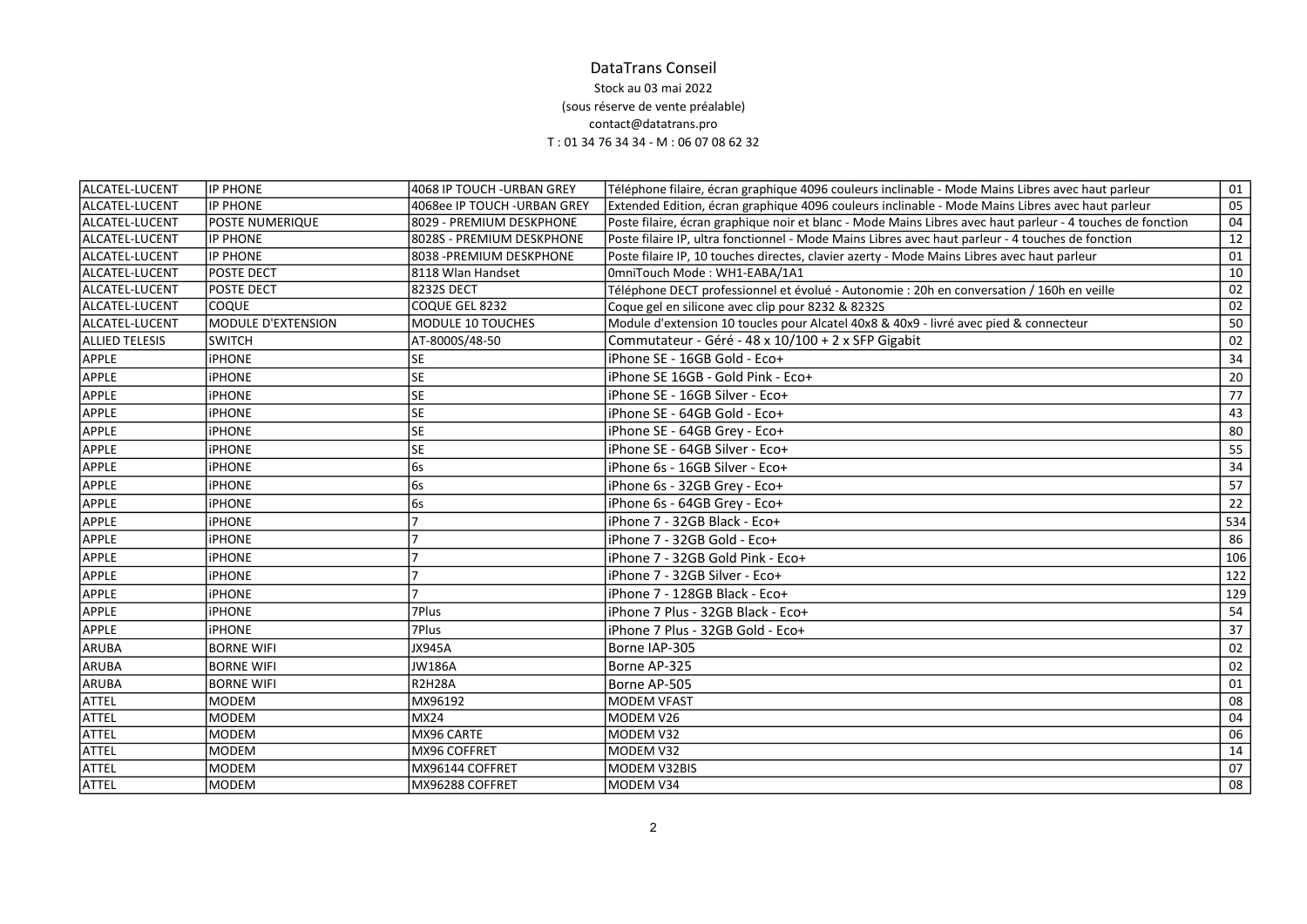| <b>AUDIOCODES</b> | lgateway                               | MP-102A        | GATEWAY - FXS/AC/SIP                                                                   | 04              |
|-------------------|----------------------------------------|----------------|----------------------------------------------------------------------------------------|-----------------|
| <b>AUDIOCODES</b> | <b>GATEWAY</b>                         | MP-104A        | GATEWAY - FXS/AC/H323                                                                  | 01              |
| <b>AUDIOCODES</b> | <b>GATEWAY</b>                         | <b>MP-112R</b> | GATEWAY - 2FXS/AC/SIP                                                                  | 02              |
| AUDIOCODES        | <b>GATEWAY</b>                         | MP-114         | GATEWAY - 4FXS/3AC - NEUVES                                                            | 02              |
| AUDIOCODES        | <b>GATEWAY</b>                         | MP-114         | GATEWAY - 4FXS/AC -NEUVES                                                              | 02              |
| <b>AVAYA</b>      | <b>IP PHONE</b>                        | 1608           | L'écran du modèle 1608 comporte 3 lignes de 24 caractères - Accepte 8 prises de ligne  | 04              |
| AVAYA             | <b>IP PHONE</b>                        | 1616           | L'écran du modèle 1616 comporte 4 lignes de 24 caractères - Accepte 16 prises de ligne | 03              |
| lavaya            | <b>IP PHONE</b>                        | 9608           | 8 LIGNES IP - 4 TOUCHES PROGRAMMABLES - SON HD                                         | 01              |
|                   | CABLE FIBRE OPTIQUE JARRETIERE OPTIQUE | DC391400       | JARRETIERE OPTIQUE OM2 ORANGE - MULTIMODE DUPLEX - LSHZ - LC/LC - 01 mètre             | 06              |
|                   | CABLE FIBRE OPTIQUE JARRETIERE OPTIQUE | DC391500       | JARRETIERE OPTIQUE OM3 VIOLET - MULTIMODE DUPLEX - LSHZ - LC/LC - 01 mètre             | 06              |
|                   | CABLE FIBRE OPTIQUE JARRETIERE OPTIQUE | DC391563       | JARRETIERE OPTIQUE OM3 AQUA - MULTIMODE DUPLEX - LSHZ - LC/LC - 01 mètre               | 02              |
|                   | CABLE FIBRE OPTIQUE JARRETIERE OPTIQUE | DC391494       | JARRETIERE OPTIQUE OM3 VIOLET - MULTIMODE DUPLEX - LSHZ - SC/LC - 10 mètres            | 02              |
|                   | CABLE FIBRE OPTIQUE JARRETIERE OPTIQUE | DC85301        | JARRETIERE OPTIQUE OM2 ORANGE - MULTIMODE DUPLEX -50/125 - LSHZ - LC/LC - 01 mètre     | 29              |
|                   | CABLE FIBRE OPTIQUE JARRETIERE OPTIQUE | DC85330        | JARRETIERE OPTIQUE OM2 ORANGE - MULTIMODE DUPLEX -50/125 - LSHZ - LC/LC - 30 mètres    | 01              |
|                   | CABLE FIBRE OPTIQUE JARRETIERE OPTIQUE | DC85380        | JARRETIERE OPTIQUE OM4 ERIKA - MULTIMODE DUPLEX -50/125 - LSHZ - ST/SC - 01 mètre      | 01              |
|                   | CABLE FIBRE OPTIQUE JARRETIERE OPTIQUE | DC85400        | JARRETIERE OPTIQUE 0S2 JAUNE MONOMODE DUPLEX LSHZ - LC/LC 03 mètres                    | 01              |
| <b>CISCO</b>      | <b>ANALOG VOICE GATEWAY</b>            | VG202          | Adapteur de téléphone VoIP                                                             | 05              |
| <b>CISCO</b>      | <b>AIRONET</b>                         | AIR-ANT3338    | Antenne parabolique 21 Dbi pour adaptateur réseau, 61 cm de large                      | 04              |
| <b>CISCO</b>      | <b>AIRONET</b>                         | AIR-ANT5959    | Cisco Aironet 2 dBi Diversity Omnidirectional Ceiling Mount Antenna                    | $\overline{29}$ |
| <b>CISCO</b>      | <b>BOITIER ATA</b>                     | ATA186-I-1A    | Cisco ATA 186 VoIP Gateway - Analog Telephone Adaptor                                  | 04              |
| <b>CISCO</b>      | <b>CARTE ATM</b>                       | PA-A3-OC3SMI   | Carte ATM fibre optique monomode (155Mbps) pour Cisco 7204VXR)                         | 01              |
| <b>CISCO</b>      | <b>CARTE D'INTERFACE</b>               | $WIC-1B-S/T$   | 1-PORT ISDN WAN INTERFACE CARD                                                         | 04              |
| <b>CISCO</b>      | <b>CARTE D'INTERFACE</b>               | WIC-1B-S/T-V3  | 1-PORT ISDN WAN INTERFACE CARD                                                         | 01              |
| <b>CISCO</b>      | <b>CARTE D'INTERFACE</b>               | WIC-1SHDSL     | 1-port G.shdsl WIC (two-wire only)                                                     | 03              |
| <b>CISCO</b>      | <b>CARTE D'INTERFACE</b>               | WIC-1SHDSL-V2  | 1-port G.shdsl WIC (two- or four-wire)                                                 | 04              |
| <b>CISCO</b>      | <b>CARTE D'INTERFACE</b>               | WIC-1SHDSL-V3  | 1-port G.shdsl WIC (two- or four-wire) IOS mini = 12.4(6)T                             | 80              |
| <b>CISCO</b>      | <b>CARTE D'INTERFACE</b>               | WIC-1T         | 1 port série (2Mb/s)                                                                   | 04              |
| <b>CISCO</b>      | <b>CARTE D'INTERFACE</b>               | $WIC-2A/S$     | 2 ports série Synch/Asynch                                                             | 02              |
| <b>CISCO</b>      | <b>CARTE D'INTERFACE</b>               | WIC-2T         | 2 ports série (2Mb/s)                                                                  | 07              |
| <b>CISCO</b>      | <b>CARTE D'INTERFACE</b>               | $NM-4A/S$      | 4 ports Asynchronous/ Synchronous Network Module                                       | 02              |
| <b>CISCO</b>      | <b>CARTE D'INTERFACE</b>               | $NM-8A/S$      | 8 ports Asynchronous/ Synchronous Network Module                                       | 08              |
| <b>CISCO</b>      | CORDON                                 | CAB-2*X21FC    | 2 * X.21 Câble, DCE Female, 10 feet                                                    | 04              |
| <b>CISCO</b>      | <b>CORDON</b>                          | CAB-232MT      | RS-232 Câble, DTE Mâle, 10 feet                                                        | 20              |
| <b>CISCO</b>      | CORDON                                 | CAB-SS-232MT   | RS-232 Câble, DTE Male to smart serial, 10 feet                                        | 07              |
| <b>CISCO</b>      | CORDON                                 | CAB-SS-X21FC   | X.21 Câble, DCE Female to smart serial, 10 feet                                        | 19              |
| <b>CISCO</b>      | CORDON                                 | CAB-SS-X21MT   | X.21 Câble, DTE Male to smart serial, 10 feet                                          | 19              |
| <b>CISCO</b>      | <b>CORDON</b>                          | CAB-GS-50CM    | CABLE DE STACK 50CM                                                                    | 05              |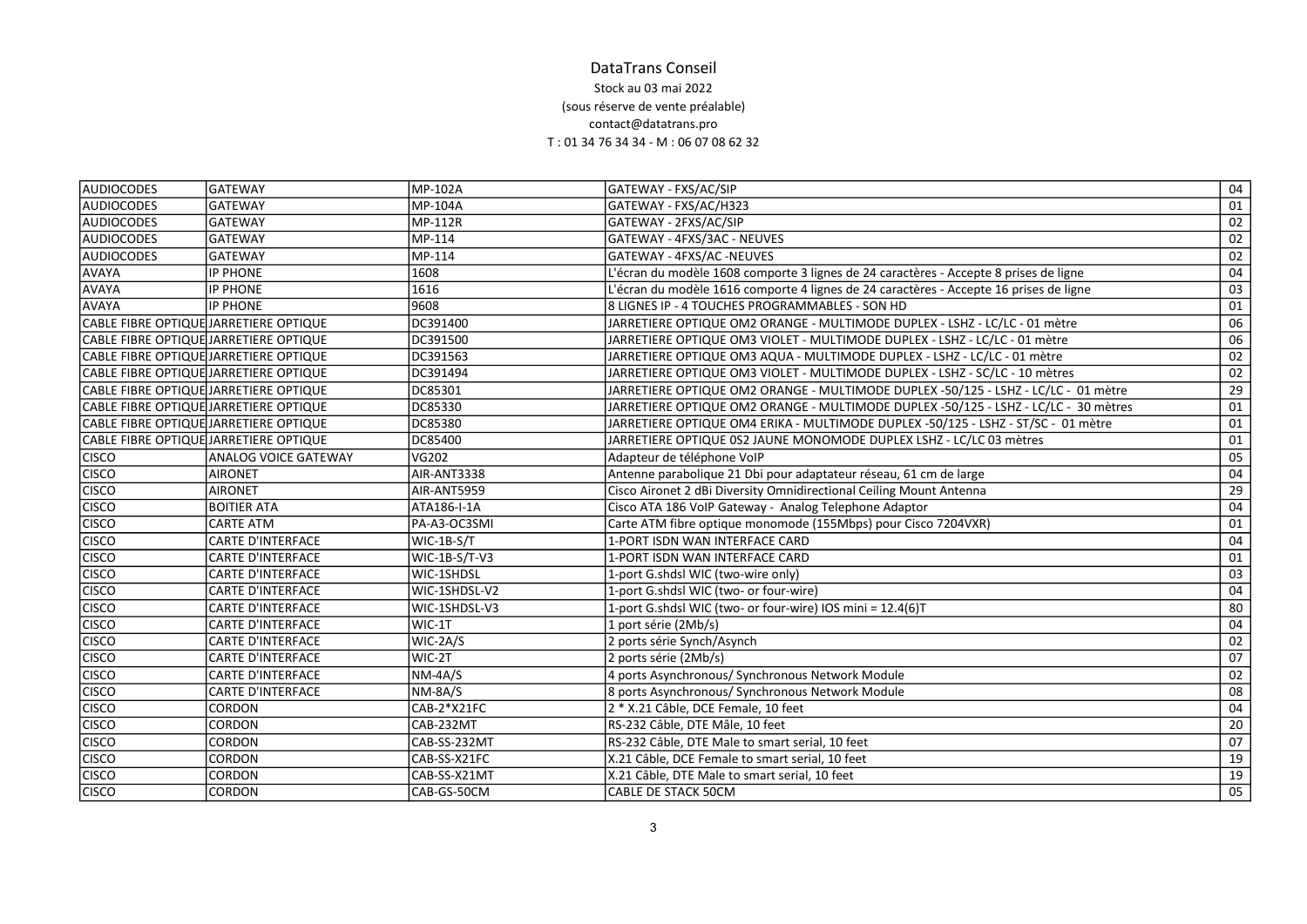| <b>CISCO</b>         | <b>CORDON</b>                   | CAB-SFP-50CM        | CABLE DE 50CM EQUIPE D'UN SFP+ A CHAQUE EXTREMITE                                   | 01 |
|----------------------|---------------------------------|---------------------|-------------------------------------------------------------------------------------|----|
| <b>CISCO</b>         | <b>FIREWALL</b>                 | PIX-515E-FO-BUN     | Cisco PIX 515E-FE Bundle                                                            | 01 |
| <b>CISCO</b>         | <b>FIREWALL</b>                 | PIX-515E-UR-FE-BUN  | Cisco PIX 515E-UR-FE Bundle (CHAS, Unrestricted SW, 128MB, 6 FE and VAC)            | 06 |
| <b>CISCO</b>         | <b>GBIC</b>                     | WS-G5483            | GBIC 1000Base-T                                                                     | 02 |
| <b>CISCO</b>         | <b>GBIC</b>                     | WS-G5484            | GBIC SX 1000Base-SX (jusqu'à 550m)                                                  | 03 |
| <b>CISCO</b>         | <b>GBIC</b>                     | WS-G5486            | GBIC SX-1000Base-LX/LH (jusqu'à 10 km)                                              | 02 |
| <b>CISCO</b>         | <b>GIGASTACK GBIC</b>           | WS-X3500-XL         | Gigastack GBIC                                                                      | 04 |
| <b>CISCO</b>         | <b>SFP</b>                      | GLC-SX-MM           | Mini-GBIC Gigabit Ethernet Fibre Optique Multi-mode 1000 Base SX LC                 | 10 |
| <b>CISCO</b>         | <b>SFP</b>                      | GLC-T               | Mini-GBIC Gigabit Ethernet1000 BASE-T SFP                                           | 04 |
| <b>CISCO</b>         | <b>SFP</b>                      | GLC-LH-SM           | Mini-GBIC LC Connector - LX/LH TRANSCEIVER                                          | 02 |
| <b>CISCO</b>         | <b>IP PHONE</b>                 | CP-7905G            | Téléphone VoIP - SCCP, SIP                                                          | 01 |
| $\overline{\text{C}$ | <b>IP PHONE</b>                 | CP-7912G            | Téléphone VoIP - SCCP, SIP                                                          | 05 |
| <b>CISCO</b>         | <b>IP PHONE</b>                 | CP-7912G-A          | Téléphone VoIP - SCCP, SIP                                                          | 04 |
| <b>CISCO</b>         | <b>IP PHONE</b>                 | CP-7925G-E-K9       | Téléphone IP sans fil CISCO Unified 7925G                                           | 02 |
| <b>CISCO</b>         | <b>IP PHONE</b>                 | CP-7942G            | Téléphone VoIP - SCCP, SIP                                                          | 04 |
| <b>CISCO</b>         | <b>IP PHONE</b>                 | CP-7960G            | Téléphone VoIP - SCCP, SIP                                                          | 02 |
| <b>CISCO</b>         | <b>IP PHONE</b>                 | CP-7970G            | Téléphone VoIP - SCCP, SIP                                                          | 09 |
| <b>CISCO</b>         | <b>IP PHONE</b>                 | CP-7971G-GE         | Téléphone VoIP - SCCP, SIP                                                          | 01 |
| <b>CISCO</b>         | <b>IP PHONE</b>                 | <b>CP-7985-NTSC</b> | Téléphone VoIP - SCCP, SIP                                                          | 02 |
| <b>CISCO</b>         | <b>ADAPTATEUR POUR IP PHONE</b> | CP-PWR-CUBE-3       | Power Transforer for the 7900 series                                                | 78 |
| <b>CISCO</b>         | <b>PIEUVRE</b>                  | CP-7937G            | Téléphone de conférence                                                             | 01 |
| <b>CISCO</b>         | <b>MICRO POUR PIEUVRE</b>       | CP-7937-MIC-KIT     | Kit de 2 micros avec câbles pour pieuvre Cisco CP-7937G                             | 01 |
| <b>CISCO</b>         | MODULE WAN                      | $NM-4A/S$           | Module 4 ports série Asynch/Synch                                                   | 02 |
| <b>CISCO</b>         | <b>MODULE WAN</b>               | $NM-8A/S$           | Module 8 ports série Asynch/Synch                                                   | 01 |
| <b>CISCO</b>         | <b>MODULE WAN</b>               | NM-8B-S/T           | 8-ports ISDN-BRI Network Module                                                     | 01 |
| <b>CISCO</b>         | ROUTEUR                         | C1721               | Cisco 1721 - 1 port 10/100 - 2 emplacements WIC - IOS IP                            | 03 |
| <b>CISCO</b>         | <b>ROUTEUR</b>                  | C1841               | CISCO 1841 - Modular Routeur w/2xFE, 2 WAN slots, 32 Mo Flash - 128 Mo Ram          | 08 |
| <b>CISCO</b>         | <b>ROUTEUR</b>                  | C2610XM             | 1 Fast Ethernet - 2 emplacements pour modules WIC - 1 emplacement pour module NM    | 01 |
| <b>CISCO</b>         | <b>ROUTEUR</b>                  | C2611XM             | 2 Fast Ethernet - 2 emplacements pour modules WIC - 1 emplacement pour module NM    | 01 |
| <b>CISCO</b>         | <b>ROUTEUR</b>                  | C2620XM             | 1 Fast Ethernet - 2 emplacements pour modules WIC - 1 emplacement pour module NM    | 01 |
| <b>CISCO</b>         | <b>ROUTEUR</b>                  | C2621XM             | 2 Fast Ethernet - 2 emplacements pour modules WIC - 1 emplacement pour module NM    | 01 |
| <b>CISCO</b>         | <b>ROUTEUR</b>                  | C2801-HSEC/K9       | 2801 Bundle w/AIM-VPN/SSL-2,Adv. IP Serv,10 SSL lic,64F/256D                        | 02 |
| <b>CISCO</b>         | <b>ROUTEUR</b>                  | C2811-HSEC-K9       | 2811 Bundle w/AIM-VPN/SSL-2,Adv. IP Serv,10 SSL lic,64F/256D                        | 01 |
| <b>CISCO</b>         | <b>ROUTEUR</b>                  | C2821-HSEC/K9       | 2821 Bundle w/AIM-VPN/SSL-2,Adv. IP Serv,10 SSL lic,64F/256D                        | 02 |
| <b>CISCO</b>         | <b>ROUTEUR</b>                  | C2851-HSEC-K9       | 2851 Bundle w/AIM-VPN/SSL-2,Adv. IP Serv,10 SSL lic,64F/256D                        | 01 |
| <b>CISCO</b>         | <b>ROUTEUR</b>                  | C3725               | Cisco C3725-VPN-K9, Cisco 3725 VPN Bundle, AIM-VPN EPII-PLUS, Advanced IP, 64F 256D | 01 |
| <b>CISCO</b>         | ROUTEUR                         | C3745               | 2 ports 10/100 - 3 slots pour modules WIC - 2 slots pour module NM - 2 slots AIM    | 02 |
|                      |                                 |                     |                                                                                     |    |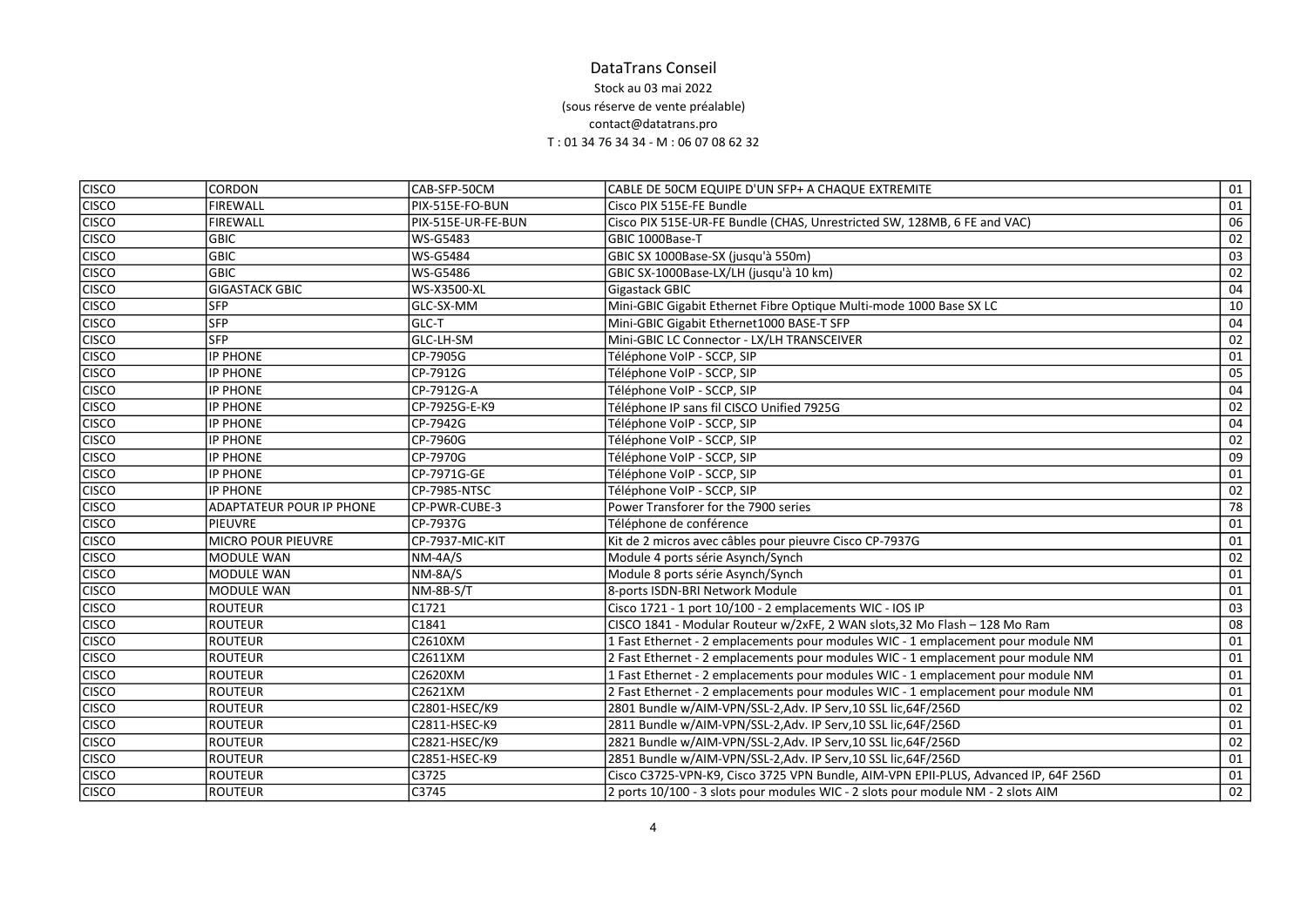| <b>CISCO</b>              | ROUTEUR                                        | 7204VXR/CPE              | 7204VXR Router Chassis w/ NPE-225 2 FE I/O choice of specified WAN Port Adapter                      | 03              |
|---------------------------|------------------------------------------------|--------------------------|------------------------------------------------------------------------------------------------------|-----------------|
| <b>CISCO</b>              | <b>ROUTEUR</b>                                 | 7206VXR/NPE-G1           | 7206VXR with NPE-G1 includes 3GigE/FE/E Ports and IP SW                                              | 01              |
| <b>CISCO</b>              | <b>ROUTEUR</b>                                 | C2811-SHDSL-V3/K9        | 2811 DSL BUNDLE-WIC-1SHDSL-V3 (4-WIRE)-SP SVCS- 64F/256D                                             | 01              |
| $\overline{\text{CISCO}}$ | <b>SWITCH</b>                                  | WS-C2940-8TF-S           | CATALYST 8 Ports 10/100 + 1 port 1000BaseSX                                                          | 03              |
| <b>CISCO</b>              | <b>SWITCH</b>                                  | WS-C2940-8TT-S           | CATALYST 8 Ports 10/100 + 1 port 1000BaseSX                                                          | 01              |
| <b>CISCO</b>              | <b>SWITCH</b>                                  | WS-C2950SX-24            | CATALYST 24 Ports 10/100 + 2 ports 1000BaseSX                                                        | 02              |
| <b>CISCO</b>              | <b>SWITCH</b>                                  | WS-C2960-8TC-L           | Catalyst 2960-8TC: 8-port Ethernet 10/100 + 1 Dual-Purpose Uplink Gigabit, LAN Base Image            | 02              |
| <b>CISCO</b>              | <b>SWITCH</b>                                  | WS-C2960-24TT-L          | Catalyst 24 ports 10/100 + 4 ports SFP (Mini-GBIC) LAN Base Image                                    | 01              |
| <b>CISCO</b>              | <b>SWITCH</b>                                  | WS-C2960-48TC-L          | Catalyst 48 ports 10/100 + 4 ports SFP (Mini-GBIC) LAN Base Image                                    | $\overline{39}$ |
| <b>CISCO</b>              | <b>SWITCH</b>                                  | WS-C2960G-24TC-L         | Catalyst 24 ports 10/100/1000 + 4 ports SFP (Mini-GBIC) LAN Base Image                               | 04              |
| <b>CISCO</b>              | <b>SWITCH</b>                                  | WS-C2960G-8TC-L          | Catalyst 8 ports 10/100/1000 + 4 ports SFP (Mini-GBIC) LAN Base Image                                | 03              |
| <b>CISCO</b>              | <b>SWITCH</b>                                  | WS-C2960-48PST-L         | Catalyst 2960 48 10/100 PoE + 2 1000BT +2 SFP (Mini-GBIC) LAN Base Image                             | 02              |
| <b>CISCO</b>              | <b>SWITCH</b>                                  | WS-C2970G-24TS-E         | Catalyst 24 ports 10/100/1000 + 4 ports SFP (Mini-GBIC) LAN Base Image                               | 01              |
| <b>CISCO</b>              | <b>SWITCH</b>                                  | WS-C3550-8               | Catalyst 3508XL 8 ports GBIC                                                                         | 02              |
| <b>CISCO</b>              | <b>SWITCH</b>                                  | WS-C3550-48-SMI          | Catalyst 3550 48 ports cuivre FastEthernet + 2 ports GBIC                                            | 05              |
| <b>CISCO</b>              | <b>SWITCH</b>                                  | WS-C3560-8PC-S           | Catalyst 8 ports 10/100/1000 + 4 ports SFP (Mini-GBIC) LAN Base Image                                | 01              |
| <b>CISCO</b>              | <b>SWITCH</b>                                  | WS-C3560-24TS-S          | Catalyst 24 ports 10/100 + 2 ports SFP (Mini-GBIC) LAN Base Image                                    | 02              |
| <b>CISCO</b>              | <b>SWITCH</b>                                  | WS-C3560-48TS V02        | Catalyst 3560 48 ports cuivre FastEthernet + 4 ports SFP                                             | 07              |
| <b>CISCO</b>              | <b>SWITCH</b>                                  | WS-C3560G-24TS-E         | Catalyst 24 ports 10/100/1000T + 4 ports SFP (Mini-GBIC)                                             | 01              |
| <b>CISCO</b>              | <b>SWITCH</b>                                  | WS-C3560G-48TS-S V03     | Catalyst 3560 48 ports cuivre GigaEthernet + 4 ports SFP                                             | 02              |
| <b>CISCO</b>              | <b>SWITCH</b>                                  | WS-C3560G-48PS-S         | Catalyst 48 ports 10/100/1000T + 4 ports SFP (Mini-GBIC)                                             | 01              |
| <b>CISCO</b>              | <b>SWITCH</b>                                  | WS-C3750-24PS-S          | Catalyst 24 ports 10/100 + 4 ports SFP (Mini-GBIC)                                                   | 01              |
| <b>CISCO</b>              | <b>SWITCH</b>                                  | WS-C3750E-48TD-S         | Catalyst 48 ports 10/100 + 4 ports SFP (Mini-GBIC)                                                   | 02              |
| <b>CISCO</b>              | <b>SWITCH</b>                                  | WS-C3750G-12S-E V04      | Catalyst 3750 12 ports SFP                                                                           | 06              |
| <b>CISCO</b>              | <b>SWITCH</b>                                  | WS-C3750G-24TS-E         | Catalyst 24 ports 10/100/1000 + 4 ports SFP (Mini-GBIC)                                              | 01              |
| <b>CISCO</b>              | <b>SWITCH</b>                                  | WS-C3750G-24TS-S         | Catalyst 24 ports 10/100/1000 + 4 ports SFP (Mini-GBIC)                                              | 08              |
| <b>CISCO</b>              | <b>SWITCH</b>                                  | WS-C3750G-24TS-S1U (V03) | Catalyst 24 ports 10/100/1000 + 4 ports SFP (Mini-GBIC)                                              | 02              |
| <b>CISCO</b>              | <b>SWITCH</b>                                  | WS-C3750X-24S-E V02      | Catalyst 3750 24 ports SFP                                                                           | 02              |
| <b>CISCO</b>              | <b>SWITCH</b>                                  | WS-C3750X-48P-L          | Catalyst 3750X 48 Port PoE LAN Base                                                                  | 02              |
| <b>CISCO</b>              | <b>SWITCH</b>                                  | DS-C9124-K9              | Multilayer Fabric Switch 24 ports capable 1 - 2 & 4 1 Gbps                                           | 02              |
| <b>CISCO</b>              | <b>SWITCH</b>                                  | WS-X4248-RJ45V           | Catalyst 4500 PoE 802.3af 10/100, 48-Ports(RJ45)                                                     | 02              |
| <b>CISCO</b>              | <b>SWITCH</b>                                  | WS-X6148A-GE-TX          | Module d'extension - EN, Fast EN, Gigabit EN - 10Base-T, 100Base-TX, 1000Base-T - 48 ports.          | 01              |
| <b>CISCO</b>              | <b>SWITCH</b>                                  | WS-X6K-S2-PFC2           | Cisco Catalyst 6500 Supervisor Engine-2, 2GE, plus PFC-2                                             | 04              |
| <b>CLEBIO</b>             | LECTEUR FLASH                                  | <b>CLEBIO</b>            | Lecteur flash 32Go cryptée par empreinte digitale 20 utilisateurs                                    | 02              |
| D&C                       | CASQUE FILAIRE BINAURAL JACK 3,5 D&C 890D JACK |                          | Casque filaire binaural avec prise jack 3,5 mm pour le plupart des smartphones et des PC             | 03              |
| D&C                       | CASQUE FILAIRE BINAURAL UC                     | <b>D&amp;C 890MUC</b>    | Casque filaire monaural pour softphonie, optimisé pour Cisco Jabber, Lync, Skype, Skype for Business | 04              |
| D&C                       | CASQUE FILAIRE BINAURAL UC                     | <b>D&amp;C 890DUC</b>    | Casque filaire binaural pour softphonie, optimisé pour Cisco Jabber, Lync, Skype, Skype for Business | 04              |
|                           |                                                |                          |                                                                                                      |                 |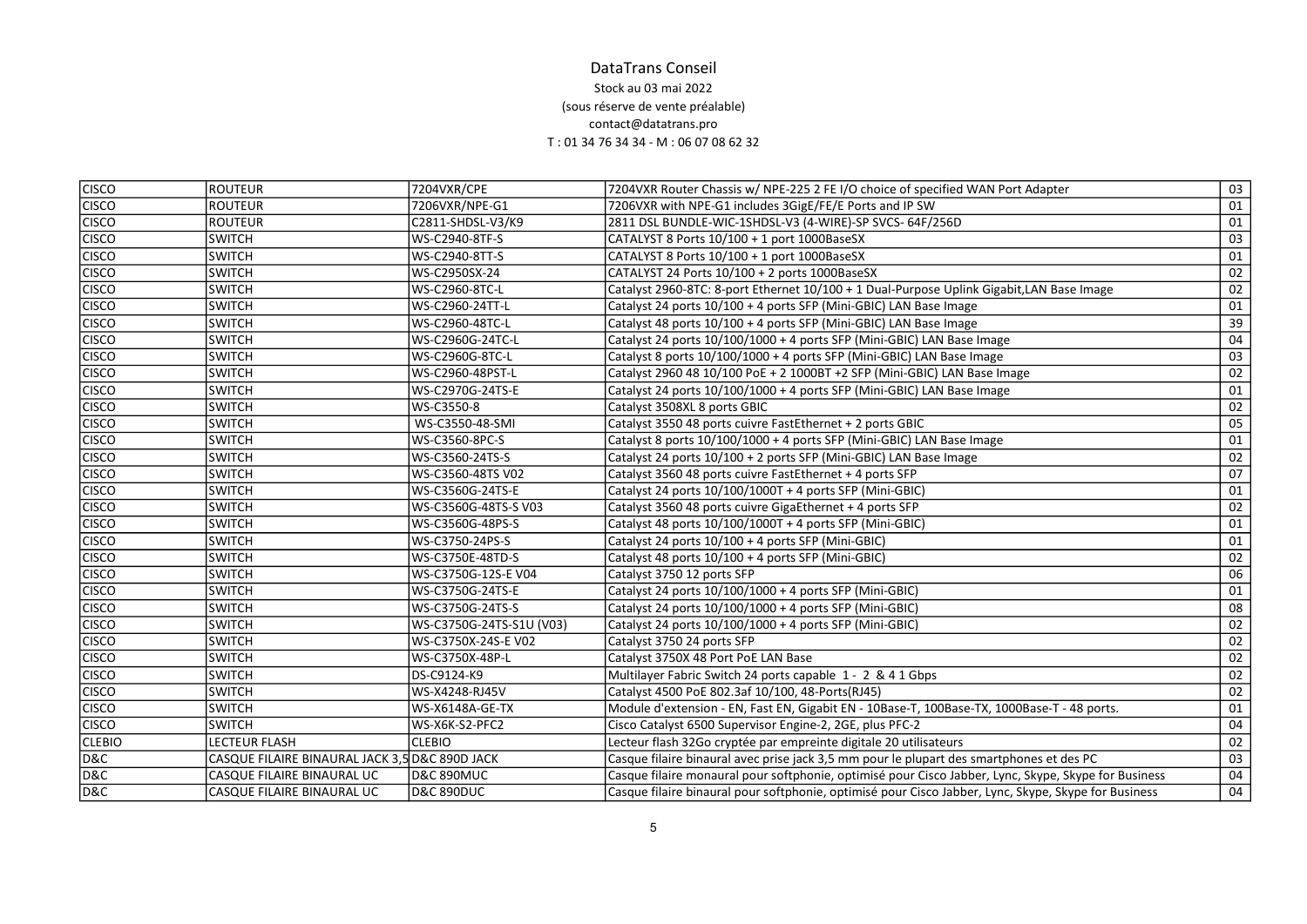| <b>D&amp;C</b>      | CASQUE FILAIRE BINAURAL QD         | D&C890QD D          | Casque filaire binaural Casque avec prise QD (quick disconnect) pour cordons RJ9, USB, Jack 2,5 ou 3,5mm | 04 |
|---------------------|------------------------------------|---------------------|----------------------------------------------------------------------------------------------------------|----|
| D&C                 | CASQUE BLUETOOTH MONAURAL          | D&C890BT M          | Casque bluetooth monaural avec socle de chargement, cordon micro USB/USB, dongle Bluetooth et housse     | 01 |
| D&C                 | CASQUE BLUETOOTH BINAURAL          | D&C890BT D          | Casque bluetooth binaural avec socle de chargement, cordon micro USB/USB, dongle Bluetooth et housse     | 07 |
| D&C                 | CASQUE FILAIRE BINAURAL UC         | D&C 890D JACK & USB | Casque filaire binaural avec prise jack 3,5 mm & cordon adaptateur jack 3,5 mm femelle vers USB          | 04 |
| <b>EADS TELECOM</b> | <b>VOIR AASTRA MITEL</b>           |                     |                                                                                                          |    |
| <b>HEDIN TEX</b>    | <b>MODEM</b>                       | $M-1$               | Asynchrone, modèle de table, RS232C-V.24/V.28, 1,2 à 100 Kbps                                            | 01 |
| <b>HEDIN TEX</b>    | <b>MODEM</b>                       | $M-1G$              | Idem M-1 totalement isolé galvaniquement                                                                 | 01 |
| <b>HEDIN TEX</b>    | <b>MODEM</b>                       | $M-1V$              | Idem M-1 avec alimentation interne 230VAC ou alimentation externe 24VDC                                  | 01 |
| <b>HEDIN TEX</b>    | <b>MODEM</b>                       | M-1LWL              | Idem M-1 pour réseau à câble fibre optique                                                               | 01 |
| HEDIN TEX           | <b>MODEM</b>                       | $R-1$               | Idem M-1, en carte pour rack RV-1                                                                        | 01 |
| HEDIN TEX           | lmodem                             | $H-1$               | Idem M-1 pour montage sur profilés standard à tension 24VCC                                              | 02 |
| HEDIN TEX           | MODEM                              | $M-3$               | Synchrone, modèle de table, RS232C-V.24/V.28, 1 2 à 64 Kbps                                              | 03 |
| <b>HEDIN TEX</b>    | <b>MODEM</b>                       | $R-3$               | Idem M-3 en carte pour rack RV-1                                                                         | 01 |
| HEDIN TEX           | <b>MODEM</b>                       | $M-3X$              | Idem M-3 avec interface X.21 & vitesse atteignant 128 Kbps                                               | 08 |
| <b>HEDIN TEX</b>    | <b>MODEM</b>                       | $R-3X$              | Idem M-3X en carte pour rack RV-1                                                                        | 01 |
| HEDIN TEX           | <b>MODEM</b>                       | M-3XLWL             | Idem M-3X avec connexion à câble fibre optique                                                           | 01 |
| HEDIN TEX           | <b>MODEM</b>                       | $M-5E$              | Aynchrone, modèle de table, interfaces RS485/422, 0,6 à 100 Kbps                                         | 02 |
| HEDIN TEX           | <b>CONVERTISSEURS D'INTERFACES</b> | lM-4                | Convertit V24 en RS422/485 jusqu'à 100 Kbps sur une distance maximale de 1,2 km                          | 01 |
| HEDIN TEX           | <b>CONVERTISSEURS D'INTERFACES</b> | M-4AC               | Idem M-4 avec tension de 230V/115V                                                                       | 02 |
| HEDIN TEX           | <b>CONVERTISSEURS D'INTERFACES</b> | IR-4                | Idem M-4, en carte pour rack RV-1                                                                        | 02 |
| HEDIN TEX           | <b>CONVERTISSEURS D'INTERFACES</b> | H-4                 | Idem M-4 pour montage sur profilés standard 24V CC                                                       | 02 |
| HEDIN TEX           | <b>CONVERTISSEURS D'INTERFACES</b> | $PS-1$              | Convertisseur parallèle. Même fonction que PM-1 mais avec interface V24, RS232                           | 02 |
| HEDIN TEX           | <b>MODEM</b>                       | <b>PM-1</b>         | Modem pour transmission parallèle jusqu'à 15 km de 2,4 à 57,6Kbps sur 4 fils                             | 02 |
| HEDIN TEX           | <b>MODEM</b>                       | $M-1A$              | Modem analogique transmet une interface analogique 4 à 20 mA sur 10 km                                   | 02 |
| HEDIN TEX           | <b>INSULATOR</b>                   | $M-9$               | V.24 Insulator                                                                                           | 02 |
| <b>HEDIN TEX</b>    | RACK                               | $RV-1$              | Rack 19" pour installation de 16 cartes modèle R & 2 unités d'alimentation P-1                           | 02 |
| <b>HEDIN TEX</b>    | RACK                               | $RV-2$              | Rack avec desktop case, 8 slots pour cartes modèle R                                                     | 02 |
| HEDIN TEX           | P/S                                | $P-1$               | Bloc d'alimentation à tension 230V CA pour rack RV-1                                                     | 02 |
| HEDIN TEX           | P/S                                | $P-1A$              | Bloc d'alimentation à tension 230V CA pour rack RV-1 avec contact de défaillance de l'alimentation       | 02 |
| HP                  | <b>MODULE</b>                      | <b>JE038A</b>       | Module 1000BASE-T (pour switch 4400 - SuperStack 3) / 3C17220                                            | 18 |
| <b>HP</b>           | <b>MODULE</b>                      | <b>JE885A</b>       | Module pour cascader deux switchs 4400 - SuperStack 3) / 3C17224                                         |    |
| Інp                 | <b>SWITCH</b>                      | J9450A#ABB          | Switch 2810G - 22 ports 10/100/1000Mbps + 2 ports double fonction                                        | 03 |
| HP                  | <b>SWITCH</b>                      | J9984A              | HPE 1820-48G-PoE+ (370W)                                                                                 | 04 |
| HP                  | <b>SWITCH</b>                      | J9981A              | HPE 1820-48G                                                                                             | 04 |
| <b>HP</b>           | <b>SWITCH</b>                      | J9980A              | HPE 1820-24G                                                                                             | 04 |
| HP                  | <b>SWITCH</b>                      | JG926A              | HPE 1920-24G-PoE+                                                                                        | 01 |
| Інр                 | lswitch                            | <b>JG925A</b>       | HPE 1920-24G-PoE+                                                                                        | 04 |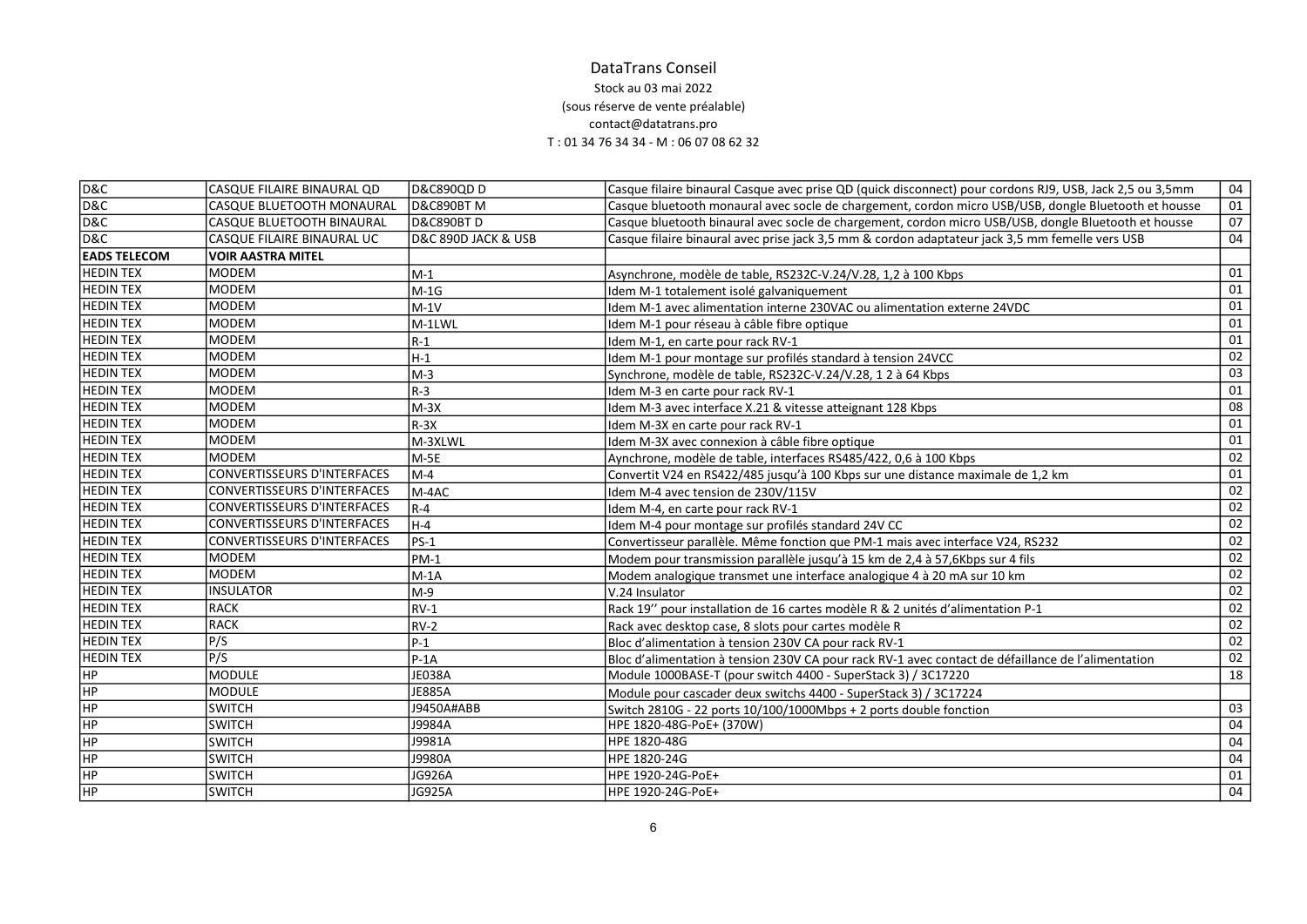| HP                  | lswitch                  | <b>JG927A</b>               | HPE 1920-48G                                                                               | 06  |
|---------------------|--------------------------|-----------------------------|--------------------------------------------------------------------------------------------|-----|
| HP                  | <b>SWITCH</b>            | J9776A                      | HPE 2530-24G Switch                                                                        | 04  |
| HP                  | <b>SWITCH</b>            | J9775A                      | HPE 2530-48G Switch                                                                        | 04  |
| HP                  | lswitch                  | J9773A                      | HPE 2530-24G-PoE+ Switch                                                                   | 08  |
| HP                  | <b>SWITCH</b>            | J9772A                      | HPE 2530-48G-PoE+ Switch                                                                   | 04  |
| HP                  | <b>SWITCH FULL FIBRE</b> | J9584A                      | HPE 3800-24SFP-2SFP+                                                                       | 04  |
| HP                  | <b>SWITCH FULL FIBRE</b> | JG933A                      | HPE 5130-24G-SFP-4SFP+ EI                                                                  | 04  |
| HP                  | <b>SWITCH FULL FIBRE</b> | JC102B                      | HPE 5820X-24XG-SFP+                                                                        | 04  |
| HP                  | SFP MODULE TRANSMETTEUR  | J4858C                      | HPE - Gigabit Ethernet - 1000Base-SX - LC multi-mode - jusqu'à 550 m                       | 02  |
| HP                  | SFP MODULE TRANSMETTEUR  | J4859C                      | HPE - Gigabit Ethernet - 1000Base-LX - LC - jusqu'à 10 km                                  | 02  |
| HP                  | SFP+ MODULE TRANSMETTEUR | J9150A                      | 10 Gigabit Ethernet - 10GBase-SR - multimode LC/UPC - jusqu'à 300 m                        | 02  |
| Інр                 | SFP+ MODULE TRANSMETTEUR | J9151A                      | 10 Gigabit Ethernet - 10GBase-LR - monomode LC/UPC - jusqu'à 10 km                         | 02  |
| MATRA TELECOM       | <b>VOIR MITEL-AASTRA</b> |                             |                                                                                            |     |
| MITEL-AASTRA        | <b>TELEPHONE DECT</b>    | A612A                       | Répertoire 200 contacts, bluetooth, 3 touches programmables                                | 02  |
| MITEL-AASTRA        | <b>TELEPHONE IP</b>      | 6867i                       | Téléphone IP SIP, 10 touches programmables, Écran couleur LCD rétroéclairé                 | 06  |
| MITEL-AASTRA        | POSTE NUMERIQUE          | M740E - ANTHRACITE BLUE     | 10 touches programmables avec signalisation par LEDs - Ecran 1 ligne 16 caractères         | 04  |
| MITEL-AASTRA        | MODULE D'EXTENSION       | M700/PO ANTHRACITE BLUE     | Module d'extension de 20 touches programmables                                             | 04  |
| MITEL-AASTRA        | <b>POSTE NUMERIQUE</b>   | M760 - ANTHRACITE BLUE      | 20 touches programmables - Ecran de 2 lignes 40 caractères                                 | 03  |
| MITEL-AASTRA        | <b>POSTE NUMERIQUE</b>   | M760E - ANTHRACITE BLUE     | 20 touches programmables avec signalisation par LEDs - Ecran de 2 lignes 40 caractères     | 11  |
| <b>MITEL-AASTRA</b> | <b>IP PHONE</b>          | 5360ip                      | Taille de l'écran (nombre de lignes / caractères) 1/6                                      | 01  |
| MITEL-AASTRA        | <b>IP PHONE</b>          | 5370ip                      | Taille de l'écran (nombre de lignes / caractères) 5/22                                     | 03  |
| MITEL-AASTRA        | <b>IP PHONE</b>          | 5380ip                      | Taille de l'écran (nombre de lignes / caractères) 7/34                                     | 01  |
| MITEL-AASTRA        | <b>IP PHONE</b>          | 6731i                       | Protocole SIP, écran LCD de 3 lignes, touches programmables, navigateur à 4 touches        | 20  |
| MITEL-AASTRA        | <b>IP PHONE</b>          | 6735i                       | Protocole SIP, écran LCD de 5 lignes, 6 touches programmables, navigateur à 4 touches      | 04  |
| MITEL-AASTRA        | <b>IP PHONE</b>          | 6755i                       | Protocole SIP, écran LCD de 8 lignes, 6 touches programmables, navigateur à 4 touches      | 01  |
| MITEL-AASTRA        | <b>IP PHONE</b>          | 6867i                       | 2 ports GigE Ethernet, Ecran : LCD couleur rétro-éclairé de 3.5", 10 touches programmables | 04  |
| MITEL-AASTRA        | POSTE NUMERIQUE          | 6753                        | 6 touches programmables et 2 touches aditionnelles                                         | 08  |
| <b>MITEL-AASTRA</b> | <b>POSTE NUMERIQUE</b>   | 6755                        | Large écran et de 12 touches programmables dont 6 avec libellés sur écran LCD              | 04  |
| MITEL-AASTRA        | POSTE NUMERIQUE          | 6757                        | Ecran LCD - 11 lignes - 144 x 128 pixels - Main libre / écoute amplifiée                   | 30  |
| MITEL-AASTRA        | AUTOCOM                  | <b>NEXSPAN LX</b>           | IPBX 14 slots d'extension - extensibilité 250 abonnés IP                                   | 01  |
| <b>MITEL-AASTRA</b> | <b>CORDON ETIRO</b>      | 1011-16                     | Cordon étiro pour postes Aastra Mitel                                                      | 226 |
| NEWBRIDGE           | MAINSTREET 3645          | 90-0435-04/D 90-0481-04/R   | High Capacity Bandwidth Manager - Châssis and 220VAC power supply                          | 07  |
| NEWBRIDGE           | MAINSTREET 3645          | 90-0670-01/A                | DataCom Processor Card                                                                     | 01  |
| NEWBRIDGE           | MAINSTREET 3645          | 90-0667-01P & 90-2370-01/F  | Control Card                                                                               | 05  |
| NEWBRIDGE           | MAINSTREET 3645          | 90-1638-03/U                | Frame Relay Engine                                                                         | 01  |
| NEWBRIDGE           | MAINSTREET 3645          | 90-0038-11F                 | <b>DSP Card</b>                                                                            | 07  |
| <b>INEWBRIDGE</b>   | MAINSTREET 3645          | 90-0038-10/B & 90-0294-04/B | <b>DSP Card</b>                                                                            | 02  |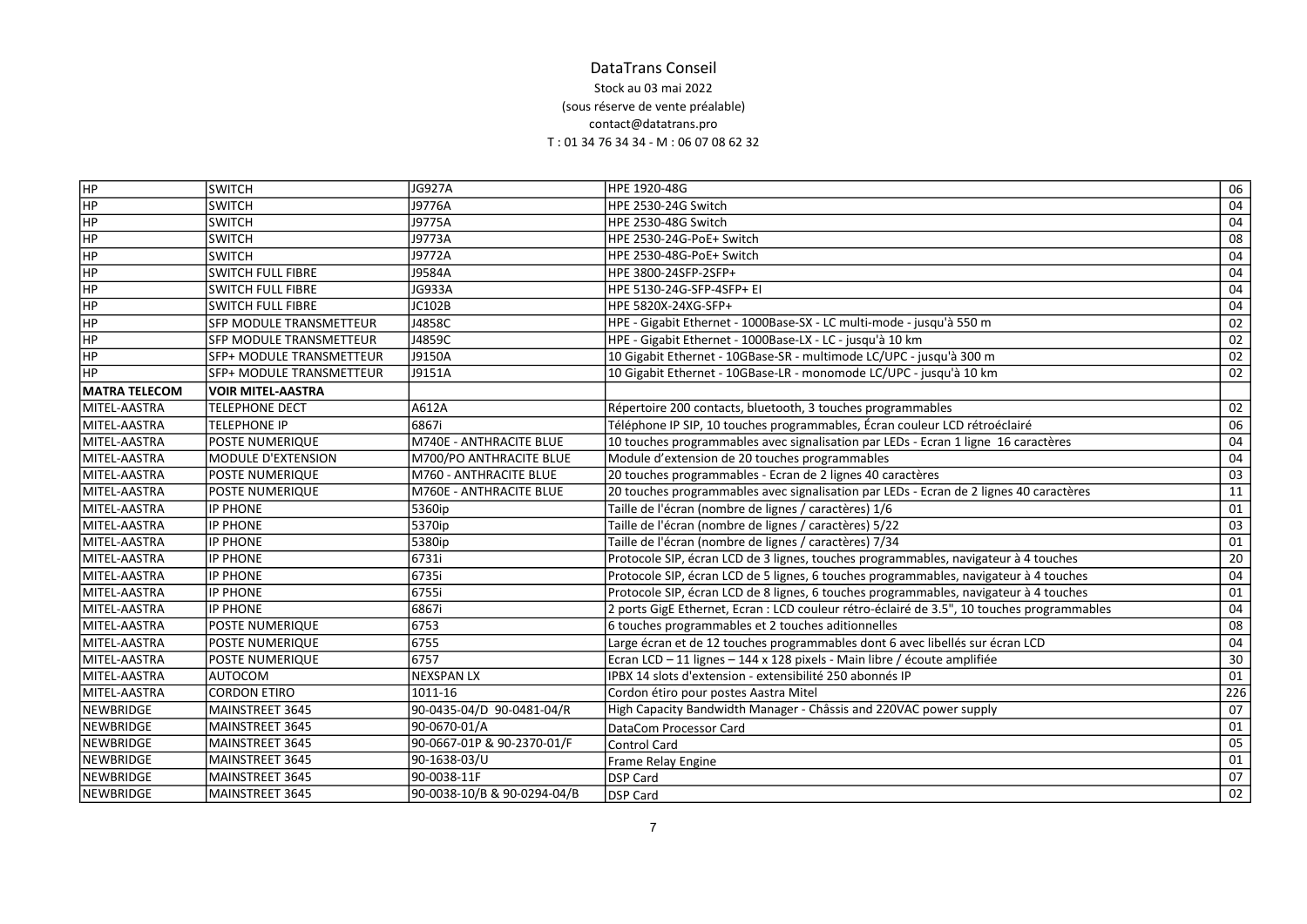| NEWBRIDGE              | MAINSTREET 3645          | 90-0641-01/E               | Clock Card                                                | 01 |
|------------------------|--------------------------|----------------------------|-----------------------------------------------------------|----|
| NEWBRIDGE              | MAINSTREET 3645          | 90-0077-04/B               | <b>General Facilities Card</b>                            | 04 |
| NEWBRIDGE              | MAINSTREET 3645          | 90-0565-01/L               | Dual E1 2.048 MBP CARDCard                                | 04 |
| NEWBRIDGE              | MAINSTREET 3645          | 90-0568-02/D               | E1-120 OHM LIM MODULE                                     | 08 |
| NEWBRIDGE              | MAINSTREET 3645          | 90-0043-03M                | V24 RS232 Card                                            | 05 |
| NEWBRIDGE              | MAINSTREET 3645          | 90-0569-03/K               | X21 PRI Card                                              | 20 |
| NEWBRIDGE              | MAINSTREET 3645          | 90-0031-05/T               | X21 Card                                                  | 02 |
| NEWBRIDGE              | MAINSTREET 3645          | 90-0640-03                 | <b>Switching Card</b>                                     | 03 |
| NEWBRIDGE              | MAINSTREET 3645          | 90-0639-03/E               | Switching Interface Card                                  | 03 |
| <b>NEXSPAN</b>         | <b>VOIR AASTRA MATRA</b> |                            |                                                           |    |
| NEXUS                  | CARTE POUR NEXUS 7000    | N7K-F132XP-15              | 32 Ports1G/10G Ethernet Module, SFP/SFP+                  | 01 |
| NEXUS                  | CARTE POUR NEXUS 7000    | N7K-M132XP-12              | 32 Ports 1G/10G - 80GB Fabric - Ethernet Module, SFP/SFP+ | 02 |
| NEXUS                  | CARTE POUR NEXUS 7000    | N7K-M148GT-11              | 48 Ports 1G/10G - 80GB Fabric - Ethernet Module, SFP/SFP+ | 02 |
| <b>NORTEL NETWORKS</b> | POSTE NUMERIQUE          | M3904 -CHARCOAL            | TELEPHONE NUMERIQUE - AFFICHAGE A CRISTAUX LIQUIDES       | 12 |
| OST-NEWBRIDGE          | X25                      | 25sø-C1                    | <b>TIROIR 1xV24&amp;1sø</b>                               | 02 |
| OST-NEWBRIDGE          | X25                      | 168K-A1 REV 5              | FEP                                                       | 05 |
| <b>OST-NEWBRIDGE</b>   | X25                      | 68K-A1 REV 6               | FEP                                                       | 03 |
| OST-NEWBRIDGE          | X25                      | 68K-B2                     | FEP                                                       | 17 |
| <b>OST-NEWBRIDGE</b>   | X25                      | CMP SO - A                 | <b>CARTE SO</b>                                           | 15 |
| OST-NEWBRIDGE          | X25                      | CMPV21 A-1                 | CARTE 1xV21&1xV24                                         | 01 |
| OST-NEWBRIDGE          | X25                      | CMPX21 A-2                 | CARTE 2xV21                                               | 02 |
| <b>OST-NEWBRIDGE</b>   | X25                      | E25V28-B                   | TIROIR 4xV24                                              | 03 |
| OST-NEWBRIDGE          | X25                      | E25V28-C                   | TIROIR 4xV24                                              | 02 |
| <b>OST-NEWBRIDGE</b>   | X25                      | E25V28-C1                  | TIROIR 4xV24                                              | 01 |
| OST-NEWBRIDGE          | X25                      | E25V28-C2                  | TIROIR 4xV24                                              | 02 |
| <b>OST-NEWBRIDGE</b>   | X25                      | E25V28-C3                  | TIROIR 4xV24                                              | 01 |
| OST-NEWBRIDGE          | X25                      | E25V28-C4                  | TIROIR 4xV24                                              | 08 |
| OST-NEWBRIDGE          | X25                      | E25V28-C5                  | TIROIR 4xV24                                              | 09 |
| OST-NEWBRIDGE          | X25                      | E25V35-A1                  | TIROIR 4xV35                                              | 03 |
| OST-NEWBRIDGE          | X25                      | E25X21-B(noires)           | TIROIR 2xV11&2xV24                                        | 06 |
| lOST-NEWBRIDGE         | X25                      | E25X21-B1 ELBASA-M 94V0    | <b>TIROIR 2xV11&amp;2xV24</b>                             | 04 |
| OST-NEWBRIDGE          | X25                      | E25X21-B1 type 10 (noires) | TIROIR 2xV11&2xV24                                        | 03 |
| lOST-NEWBRIDGE         | X25                      | E25X21-B2 ELBASA-M 94V0    | <b>TIROIR 2xV11&amp;2xV24</b>                             | 06 |
| OST-NEWBRIDGE          | X25                      | E25X21-B3 ZU-00531         | TIROIR 2xV11&2xV24                                        | 01 |
| OST-NEWBRIDGE          | X25                      | EISV35-B                   | <b>TIROIR 2xV24&amp;2xV35</b>                             | 03 |
| OST-NEWBRIDGE          | X25                      | EISV35-B1                  | TIROIR 2xV24&2xV35                                        | 03 |
| OST-NEWBRIDGE          | X25                      | HPU3-B0 ZU-00075B          | <b>CARTE CPU</b>                                          | 01 |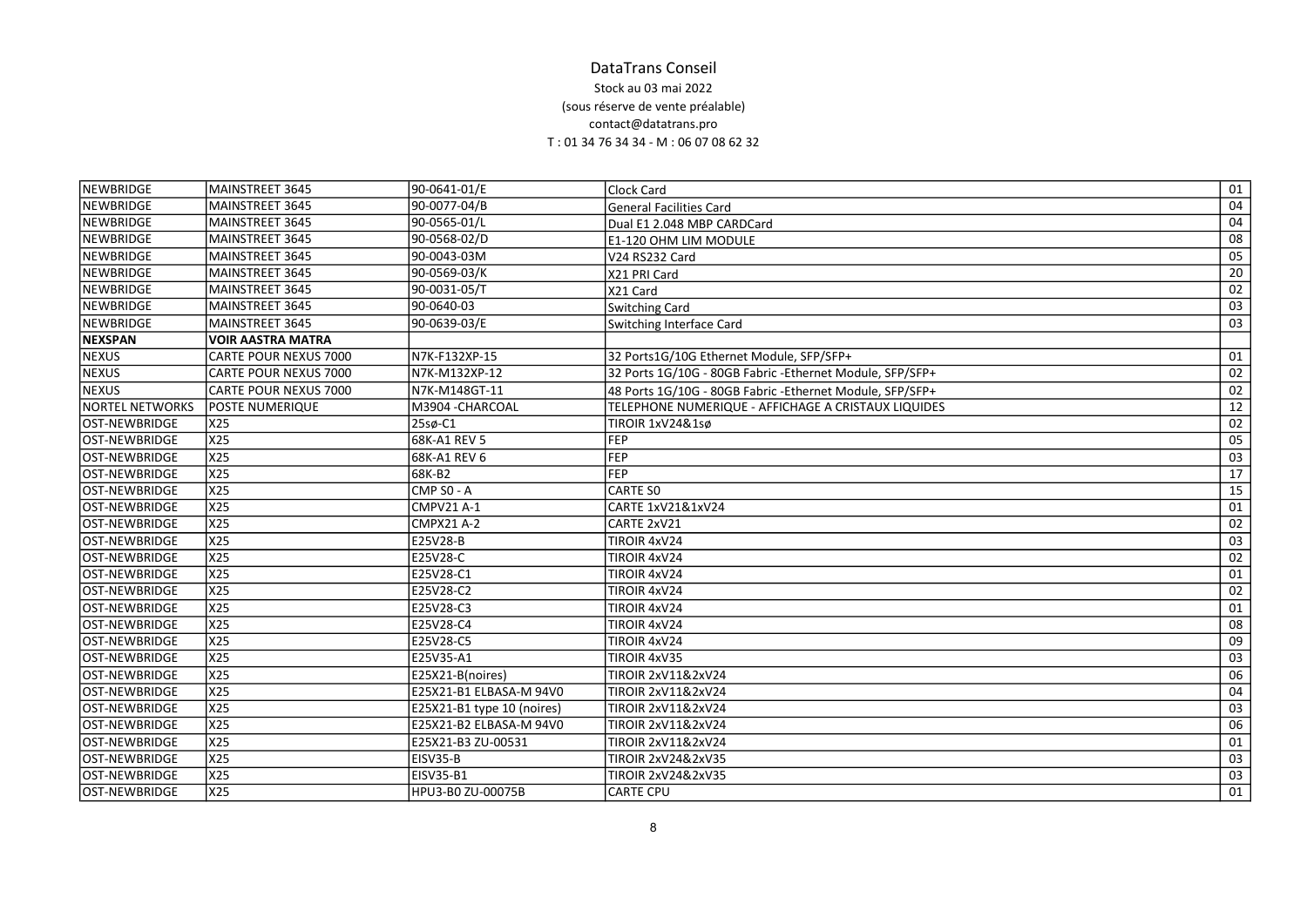| OST-NEWBRIDGE        | X25                           | MCU B-2                | <b>CARTE CPU</b>                                                                       | 03 |
|----------------------|-------------------------------|------------------------|----------------------------------------------------------------------------------------|----|
| <b>OST-NEWBRIDGE</b> | X25                           | PASS20                 | COMMUTATEUR X25 12 SLOTS                                                               | 12 |
| <b>OST-NEWBRIDGE</b> | X25                           | PASS25                 | <b>COMMUTATEUR X25 12 SLOTS</b>                                                        | 10 |
| OST-NEWBRIDGE        | X25                           | PASS25E                | <b>COMMUTATEUR X25 5 SLOTS</b>                                                         | 12 |
| <b>OST-NEWBRIDGE</b> | X25                           | PASS8                  | <b>COMMUTATEUR X25 5 SLOTS</b>                                                         | 18 |
| <b>PLANTRONICS</b>   | MICRO CASQUE FILAIRE          | BLACKWIRE 225          | MICRO CASQUE FILAIRE 2 ECOUTEURS                                                       | 10 |
| <b>PLANTRONICS</b>   | <b>MICRO CASQUE SANS FILS</b> | CS540A + APA 23        | MICRO CASQUE SANS FILS 1 ECOUTEUR + CORDON DE DECROCHE APA 23 POUR ALCATEL SERIE 8 & 9 | 02 |
| POLYCOM              | STATION DE CONFERENCE         | SOUNDSTATION 2 - NE    | SOUNDSTATION 2 - NE - NON EXPANDABLE AVEC ECRAN LCD                                    | 04 |
| <b>POLYCOM</b>       | <b>STATION DE CONFERENCE</b>  | SOUNDSTATION 2 - EX    | SOUNDSTATION 2 - EX - EXPANDABLE AVEC ECRAN LCD                                        | 02 |
| SENNHEISER           | MICRO CASQUE SANS FILS        | <b>DW OFFICE</b>       | MICRO-CASQUE SANS FIL MONAURAL - MICRO ANTI BRUIT                                      | 01 |
| SENNHEISER           | <b>CORDON DE DECROCHE</b>     | <b>EHS-CISCO</b>       | CORDON DE DECROCHE AUTOMATIQUE POUR CISCO VERSION G                                    | 01 |
| SIEMENS              | <b>POSTE NUMERIQUE</b>        | OPTIPOINT 500 STANDARD | TELEPHONE POUR PLATE-FORMES DE COMMUNICATION HIPATH ET HICOM - MN 69906 - WARM GREY    | 04 |
| <b>SIEMENS</b>       | <b>IP PHONE</b>               | OPTIPOINT 410          | TELEPHONE IP - DISPLAY - MANGANESE                                                     | 01 |
| <b>TELINDUS</b>      | <b>MODEM</b>                  | <b>ASTER 14,4</b>      | MODEM V32BIS EN COFFRET                                                                | 77 |
| <b>TELINDUS</b>      | <b>MODEM</b>                  | ASTER 14,4C            | MODEM V32BIS EN CARTE                                                                  | 26 |
| <b>TELINDUS</b>      | <b>MODEM</b>                  | ASTER 4                | MODEM V32                                                                              | 36 |
| <b>TELINDUS</b>      | <b>MODEM</b>                  | <b>ASTER FDX</b>       | MODEM V32 BIS                                                                          | 06 |
| <b>TELSAT</b>        | <b>MODEM</b>                  | T2472                  | <b>MODEM</b>                                                                           | 02 |
| <b>TELSAT</b>        | <b>MODEM</b>                  | T9672                  | MODEM                                                                                  | 01 |
| <b>TELSAT</b>        | MODEM                         | <b>T28812 CARTE</b>    | MODEM                                                                                  | 12 |
| <b>TELSAT</b>        | MODEM                         | T28812 COFFRET         | <b>MODEM</b>                                                                           | 01 |
| <b>TELSAT</b>        | MODEM                         | T28812 RACK 2 ALIMS    | MODEM                                                                                  | 01 |
| <b>TELSAT</b>        | MODEM                         | T3272SV                | <b>ADAPTATEUR</b>                                                                      | 05 |
| <b>TELSAT</b>        | X25                           | V11/E                  | COMMUTATEUR X25/CARTE                                                                  | 07 |
| <b>TELSAT</b>        | X25                           | V35/E                  | COMMUTATEUR X25/CARTE                                                                  | 01 |
| <b>TELSAT</b>        | X25                           | XIO                    | COMMUTATEUR X25/CARTE                                                                  | 17 |
| <b>TELSAT</b>        | X25                           | XIO-E                  | COMMUTATEUR X25/CARTE                                                                  | 20 |
| <b>TELSAT</b>        | MODEM BDB EN COFFRET          | T1574 COFFRET          | <b>MODEM BDB EN COFFRET</b>                                                            | 02 |
| <b>TELSAT</b>        | MODEM BDB EN COFFRET          | T2514 COFFRET          | MODEM BDB EN COFFRET                                                                   | 02 |
| <b>TELSAT</b>        | MODEM BDB EN COFFRET          | T2514 CARTE            | <b>MODEM BDB EN CARTE</b>                                                              | 05 |
| TRT                  | <b>MODEM</b>                  | S1023                  | <b>MODEM BDB</b>                                                                       | 02 |
| TRT                  | <b>MODEM</b>                  | S14496/V22B            | MODEM 2400/14400                                                                       | 02 |
| <b>TRT</b>           | <b>MODEM</b>                  | S2411 LL               | <b>MODEM 2400</b>                                                                      | 01 |
| TRT                  | <b>MODEM</b>                  | <b>S2411 RTC</b>       | MODEM 2400                                                                             | 01 |
| TRT                  | <b>MODEM</b>                  | S2421                  | <b>MODEM 2400</b>                                                                      | 02 |
| TRT                  | <b>MODEM</b>                  | <b>S256 AFFICHEUR</b>  | MODEM V34 AFFICHEUR                                                                    | 02 |
| <b>TRT</b>           | MODEM                         | S256 CARTES BI-MODEMS  | <b>CARTE 2 MODEMS V34</b>                                                              | 02 |